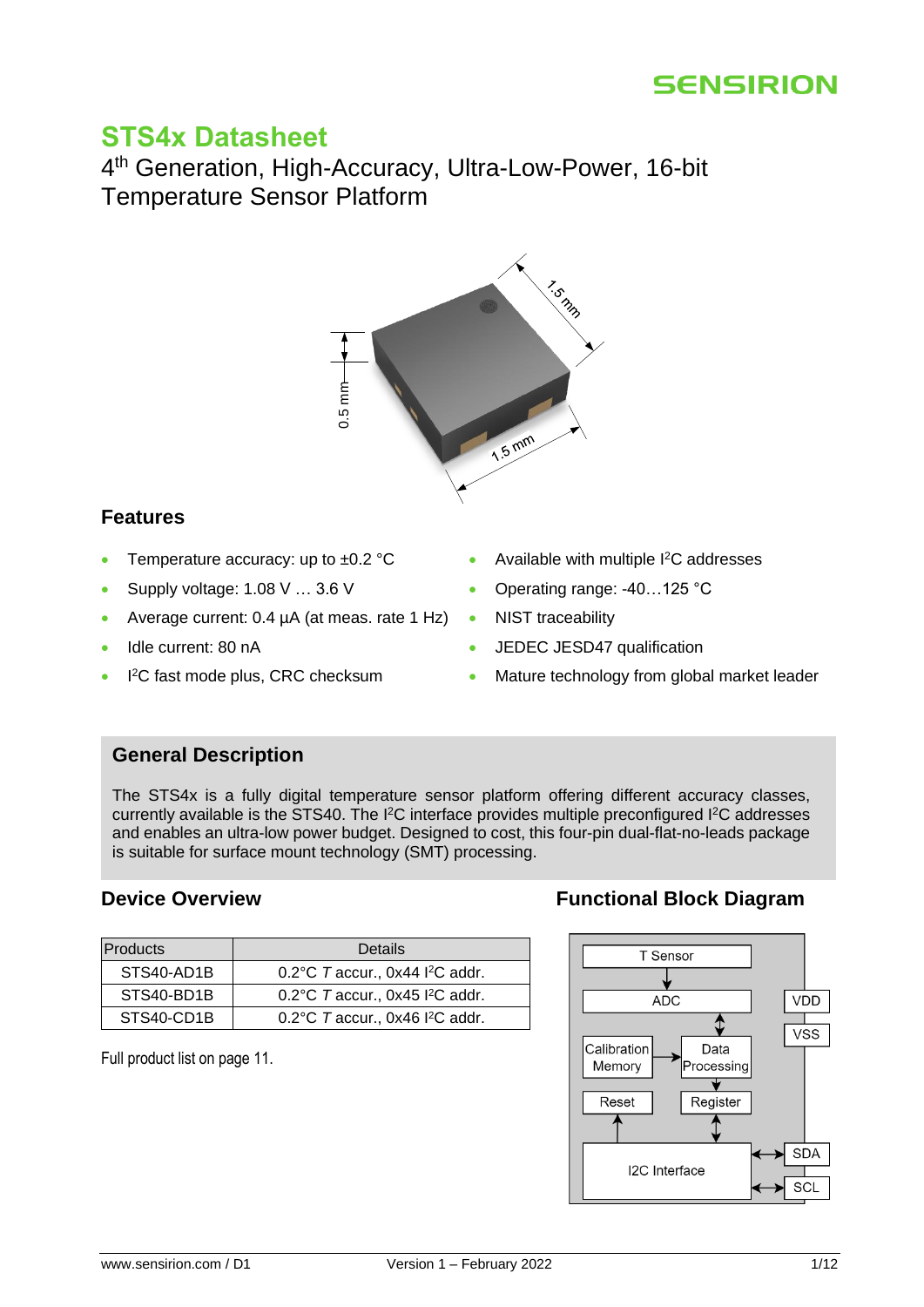# **Contents**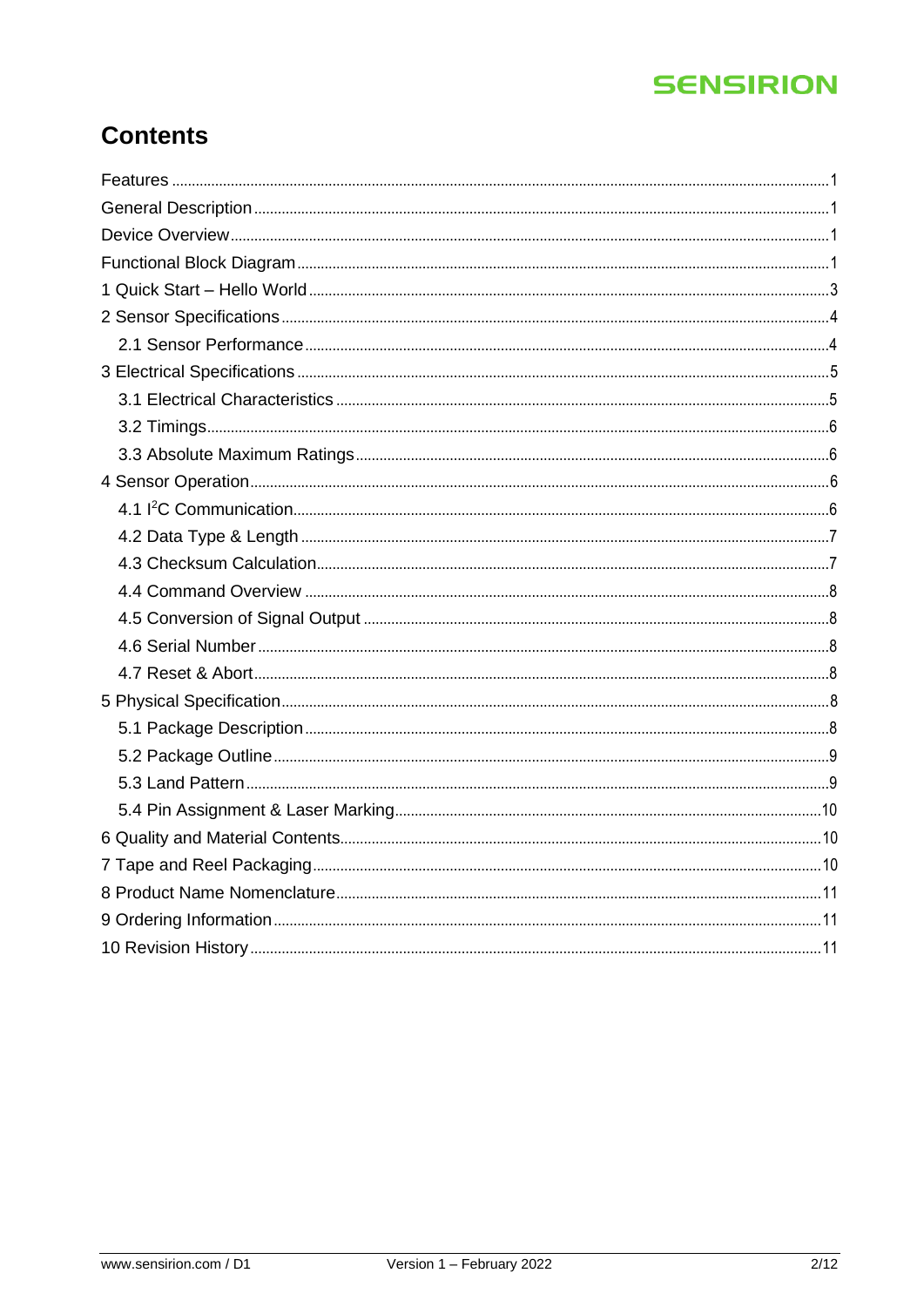

### <span id="page-2-0"></span>**1 Quick Start – Hello World**

**[Figure](#page-2-1) 1** shows a typical application circuit for the STS4x on the left-hand side. After reaching the minimal supply voltage and allowing for the maximal power-up time of 1 ms, the sensor is ready for I 2C communication. The quickest way to measure temperature is pseudo-coded on the righthand side of **[Figure](#page-2-1) 1**. Using the conversion formulae given in equations ( 1 ) and ( 2 ), the digital signal can be translated into temperature readings.



<span id="page-2-1"></span>**Figure 1.** Typical application circuit (left) and pseudo code (right) for easy startup.

For Code resources, embedded drivers, and CAD files, please refer to the SHT4x files available on GitHub and SnapEDA.

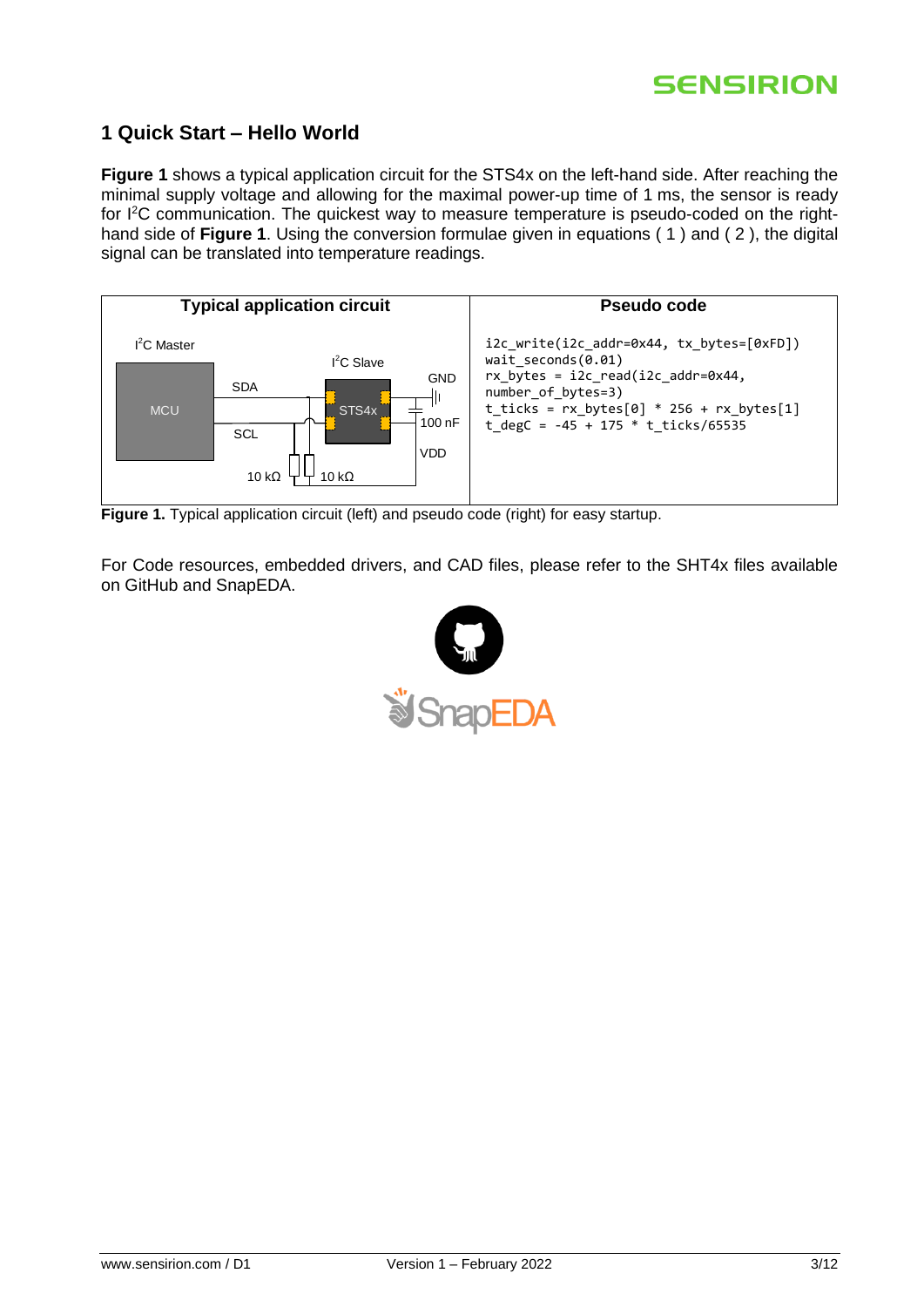

## <span id="page-3-0"></span>**2 Sensor Specifications**

#### <span id="page-3-1"></span>**2.1 Sensor Performance**

| Parameter                     | Conditions               | Value           | <b>Units</b>              |
|-------------------------------|--------------------------|-----------------|---------------------------|
| STS40 T Accuracy <sup>1</sup> | typ.                     | ±0.2            | $^{\circ}C$               |
|                               | max.                     | see Figure 2    |                           |
|                               | high                     | 0.04            | °C                        |
| Repeatability <sup>2</sup>    | medium                   | 0.07            | $^{\circ}C$               |
|                               | low                      | 0.1             | $^{\circ}C$               |
| Resolution <sup>3</sup>       | $\overline{\phantom{0}}$ | 0.01            | $^{\circ}C$               |
| Specified range <sup>4</sup>  | ۰                        | $-40$ to $+125$ | $^{\circ}C$               |
| Response time <sup>5</sup>    | $t_{63\%}$               | 2               | s                         |
| Long-term drift <sup>6</sup>  | typ.                     | < 0.03          | $\rm{^{\circ}C/_{\circ}}$ |

**Table 1.** General temperature sensor specifications.



<span id="page-3-2"></span>**Figure 2.** STS40 typical and maximal temperature accuracy.

<sup>1</sup> For definition of typ. and max. accuracy, please refer to the document "Sensirion Humidity Sensor Specification Statement".

 $2$  The stated repeatability is 3 times the standard deviation (3 $\sigma$ ) of multiple consecutive measurement values at constant conditions and is a measure for the noise on the physical sensor output. Different repeatability commands are listed i[n Table 6.](#page-7-6)

 $6$  Max. value is <  $0.04$ °C/y.

<sup>3</sup> Resolution of A/D converter.

<sup>&</sup>lt;sup>4</sup> Specified range refers to the range for which the temperature sensor specification is guaranteed.

<sup>5</sup> Depends on heat conductivity of sensor substrate and design-in of sensor in application.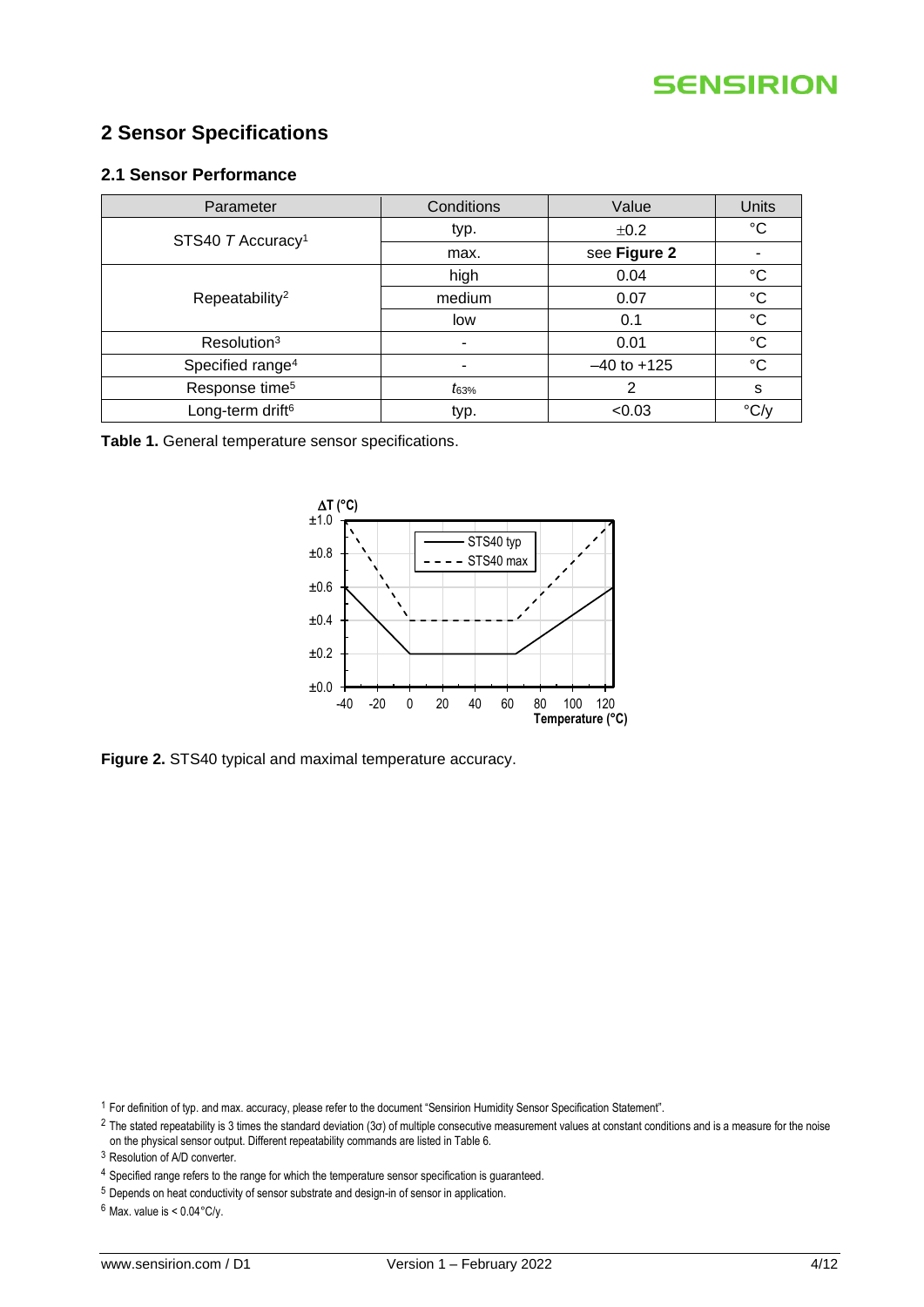# <span id="page-4-0"></span>**3 Electrical Specifications**

Valid for all electrical specifications: Typical values correspond to  $V_{DD} = 3.3$  V and  $T = 25$  °C. Min. and max. values are valid in the full temperature range -40 °C ... 125 °C and at declared *V*<sub>DD</sub> levels.

#### <span id="page-4-1"></span>**3.1 Electrical Characteristics**

| Parameter                      | Symb<br><sub>ol</sub>    | Conditions                                                                         | Min                                                      | Typ.                     | Max                                        | Uni<br>ts | Comments                                                                                                    |
|--------------------------------|--------------------------|------------------------------------------------------------------------------------|----------------------------------------------------------|--------------------------|--------------------------------------------|-----------|-------------------------------------------------------------------------------------------------------------|
| Supply voltage                 | V <sub>DD</sub>          |                                                                                    | 1.08                                                     | 3.3                      | 3.6                                        | $\vee$    |                                                                                                             |
| Power-up/down<br>level         | <b>VPOR</b>              | Static power supply                                                                | 0.6                                                      |                          | 1.08                                       | V         |                                                                                                             |
|                                |                          | Idle state                                                                         | $\blacksquare$                                           | 0.1                      | 1.0<br>3.4                                 | μA        | At 25°C<br>At 125°C                                                                                         |
|                                |                          | Power-up                                                                           | $\blacksquare$                                           | 50                       | $\overline{\phantom{a}}$                   | μA        |                                                                                                             |
| Supply current                 | <b>J</b> <sub>DD</sub>   | Measurement                                                                        | ٠                                                        | 320                      | 500                                        | μA        | Average current<br>consumption while<br>sensor is measuring                                                 |
|                                |                          | Aver., high repeatability<br>Aver., med. repeatability<br>Aver., low repeatability | $\overline{\phantom{0}}$<br>$\qquad \qquad \blacksquare$ | 2.2<br>1.2<br>0.4        | $\overline{\phantom{a}}$<br>$\blacksquare$ | μA        | Aver. current consumpt.<br>(contin. operation with<br>one meas. per second)                                 |
| Power consumpt.<br>at VDD=1.2V | $\overline{\phantom{0}}$ | Aver., high repeatability<br>Aver., med. repeatability<br>Aver., low repeatability | $\overline{\phantom{0}}$<br>$\blacksquare$               | 2.6<br>1.4<br>0.5        | $\blacksquare$                             | μW        | Aver. power consumpt.<br>(contin. operation with<br>one meas. per second)                                   |
| Low level input<br>voltage     | <b>VIL</b>               |                                                                                    | 0                                                        | ä,                       | $0.3*$<br>V <sub>DD</sub>                  | $\vee$    |                                                                                                             |
| High level input<br>voltage    | <b>V<sub>IH</sub></b>    |                                                                                    | $0.7*$<br><b>V<sub>DD</sub></b>                          | ÷,                       | V <sub>DD</sub>                            | $\vee$    |                                                                                                             |
| Pull up resistors              | $R_{p}$                  | $V_{DD}$ < 1.62 V                                                                  | 820                                                      | $\overline{a}$           | ۰                                          | Ω         |                                                                                                             |
|                                |                          | $V_{DD} \geq 1.62$ V                                                               | 390                                                      | $\overline{\phantom{a}}$ | $\blacksquare$                             | Ω         |                                                                                                             |
|                                | VOL                      | $V_{DD}$ < 1.62V,<br>$R_{\text{pullup}} > 820 \Omega$                              |                                                          |                          | $0.2*$<br>V <sub>DD</sub>                  | $\vee$    |                                                                                                             |
| Low level output<br>voltage    |                          | $V_{DD} = 1.62V  2.0V,$<br>$R_{\text{pullup}} > 390 \Omega$                        |                                                          |                          | $0.2*$<br>V <sub>DD</sub>                  | $\vee$    |                                                                                                             |
|                                |                          | $V_{DD}$ > 2.0V,<br>$R_{\text{pullup}}$ > 390 $\Omega$                             |                                                          |                          | 0.4                                        | $\vee$    |                                                                                                             |
|                                |                          | $R_P \leq 820 \Omega$ : fast mode                                                  |                                                          | ÷                        | 400                                        | pF        | Capac. bus load can be<br>determined from<br>$C_b < t_{rise} / (0.8473 \cdot R_p).$                         |
| Cap bus load                   | $C_{b}$                  | $R_p = 390 \Omega$ ,<br>$VDD > 1.62$ V: fast mode<br>plus                          |                                                          |                          | 340                                        | pF        | Rise times are<br>$t_{\text{rise}}$ = 300 ns for fast<br>mode and $t_{rise} = 120$ ns<br>for fast mode plus |

**Table 2.** Electrical specifications.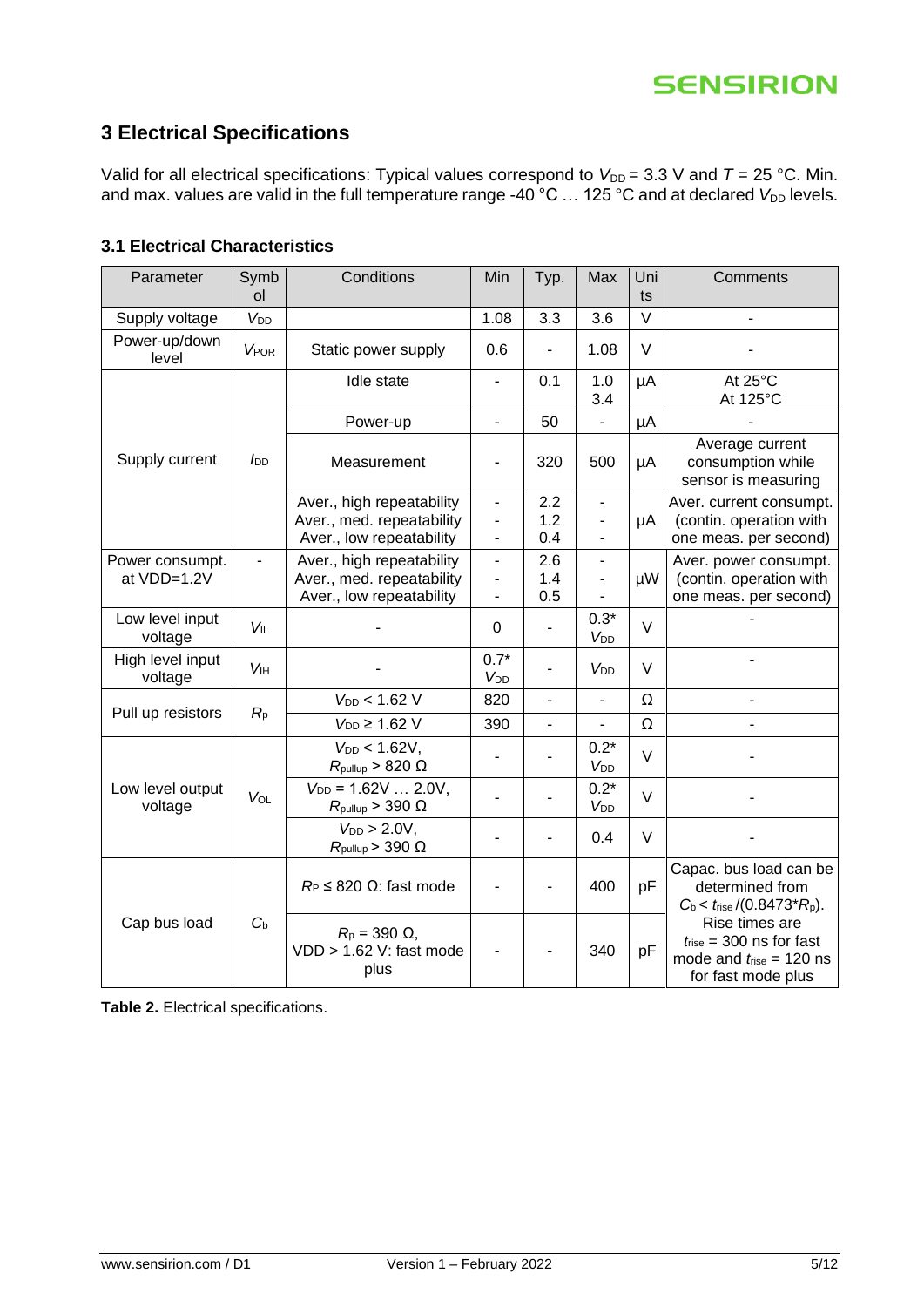#### <span id="page-5-0"></span>**3.2 Timings**

Max. values are measured at -40°C and 1.08 V supply voltage (based on characterization).

| Parameter               | Symbol       | Conditions                                 | Min. | Typ. | Max. | <b>Units</b> | Comments                                                                                                                               |
|-------------------------|--------------|--------------------------------------------|------|------|------|--------------|----------------------------------------------------------------------------------------------------------------------------------------|
| Power-up time           | $t_{\rm PU}$ | After hard reset,<br>$V_{DD} \geq V_{POR}$ |      | 0.3  | 1    | ms           | Time between V <sub>DD</sub><br>reaching V <sub>POR</sub> and<br>sensor entering idle<br>state                                         |
| Soft reset time         | tsr          | After soft reset                           |      |      | 1    | ms           | Time between ACK of<br>soft reset command and<br>sensor entering idle<br>state. Also valid for I <sup>2</sup> C<br>general call reset. |
| Waiting time            | tw           | between <sup>2</sup> C<br>commands         | 1    |      |      | ms           | minimal waiting time for<br><sup>2</sup> C communication                                                                               |
|                         | MEAS,I       | Low<br>repeatability                       | ۰    | 1.3  | 1.6  | ms           | The three repeatability                                                                                                                |
| Measurement<br>duration | MEAS.m       | Med.<br>repeatability                      |      | 3.7  | 4.5  | ms           | modes differ with<br>respect to measurement<br>duration, noise level and                                                               |
|                         | MEAS.h       | High<br>repeatability                      |      | 6.9  | 8.3  | ms           | energy consumption                                                                                                                     |

**Table 3.** System timing specifications.

#### <span id="page-5-1"></span>**3.3 Absolute Maximum Ratings**

Stress levels beyond those listed in **[Table 4](#page-5-4)** may cause permanent damage or affect the reliability of the device. Kindly note that the reported values are stress ratings only, implying that functional operation of the device under these conditions is not guaranteed. Ratings are only tested separately.

| Parameter                        | Rating                                           |
|----------------------------------|--------------------------------------------------|
| Max. voltage on any pin          | $V_{SS}$ - 0.3 V $V_{DD}$ + 0.3 V                |
| Operating temperature range      | $-40\degree$ C  125 $\degree$ C                  |
| Storage temperature range        | $-40\degree$ C $\dots$ 150 $\degree$ C $\degree$ |
| ESD HBM                          | $2$ kV                                           |
| ESD CDM                          | 500 V                                            |
| Latch up, JESD78 Class II, 125°C | $+100 \text{ mA}$                                |

<span id="page-5-4"></span>**Table 4.** Absolute maximum ratings.

### <span id="page-5-2"></span>**4 Sensor Operation**

#### <span id="page-5-3"></span>**4.1 I <sup>2</sup>C Communication**

1<sup>2</sup>C communication is based on NXP's <sup>12</sup>C-bus specification and user manual UM10204, Rev.6, 4 April 2014. Supported I<sup>2</sup>C modes are standard, fast mode, and fast mode plus. Data is transferred in multiples of 16-bit words and an 8-bit check sum (cyclic redundancy check = CRC). All transfers must begin with a start condition (S) and terminate with a stop condition (P). To finish a read transfer, send not acknowledge (NACK) and stop condition (P). Addressing a specific slave device is done by sending its  $7$ -bit  $1^2C$  address followed by an eighth bit, denoting the communication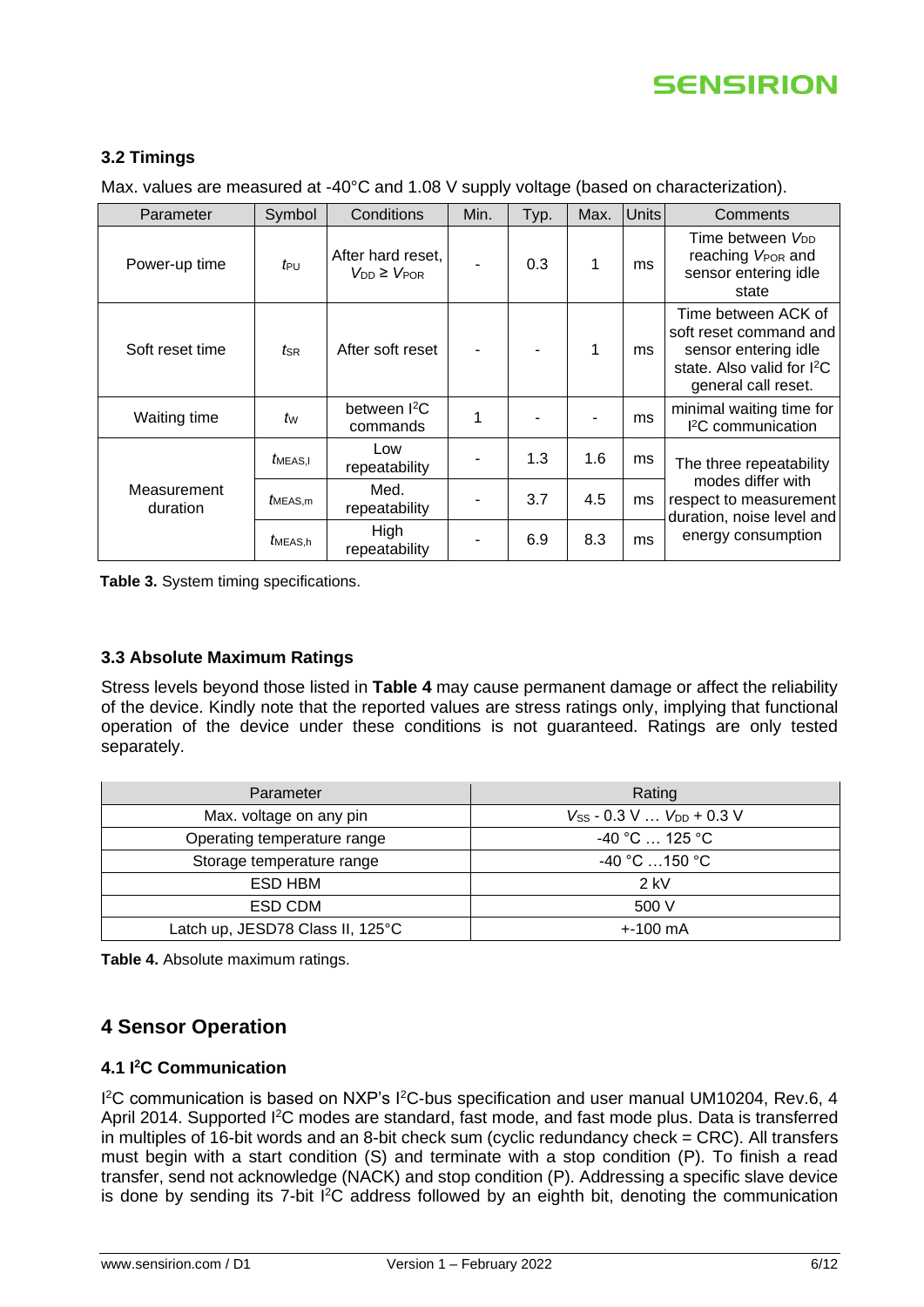direction: "zero" indicates transmission to the slave, i.e. "write", a "one" indicates a "read" request. Schematics of the I<sup>2</sup>C transfer types are sketched in **[Figure 3](#page-6-2)**.



<span id="page-6-2"></span>**Figure 3.** I<sup>2</sup>C transfer types: First a write header is sent to the I<sup>2</sup>C slave, followed by a command, for example "measure *T* with highest precision". After the measurement is finished the read request directed to this I<sup>2</sup>C slave will be acknowledged and transmission of data will be started by the slave.

The I<sup>2</sup>C address is defined by Sensirion and selectable by choosing from a selection of 0x44, 0x45, or 0x46 before ordering. For ordering details, kindly refer to section 8 and 9.

#### <span id="page-6-0"></span>**4.2 Data Type & Length**

The I<sup>2</sup>C bus operates with 8-bit data packages. Information from the sensor to the master has a checksum after every second 8-bit data package. Therefore, the temperature data will always be transmitted in the following way  $(2 * 8$ -bit data  $+ 8$ -bit CRC).

#### <span id="page-6-1"></span>**4.3 Checksum Calculation**

For read transfers each 16-bit data is followed by a checksum with the following properties

| Property                    | Value                        |
|-----------------------------|------------------------------|
| Name                        | CRC-8                        |
| Message Length              | 16-bit                       |
| Polynomial                  | $0x31 (x^8 + x^5 + x^4 + 1)$ |
| Initialization              | 0xFF                         |
| <b>Reflect Input/Output</b> | false/false                  |
| Final XOR                   | 0x00                         |
| Examples                    | $CRC(0xBEEF) = 0x92$         |

**Table 5.** Data check sum properties.

The master may abort a read transfer after the 16-bit data, if it does not require a checksum.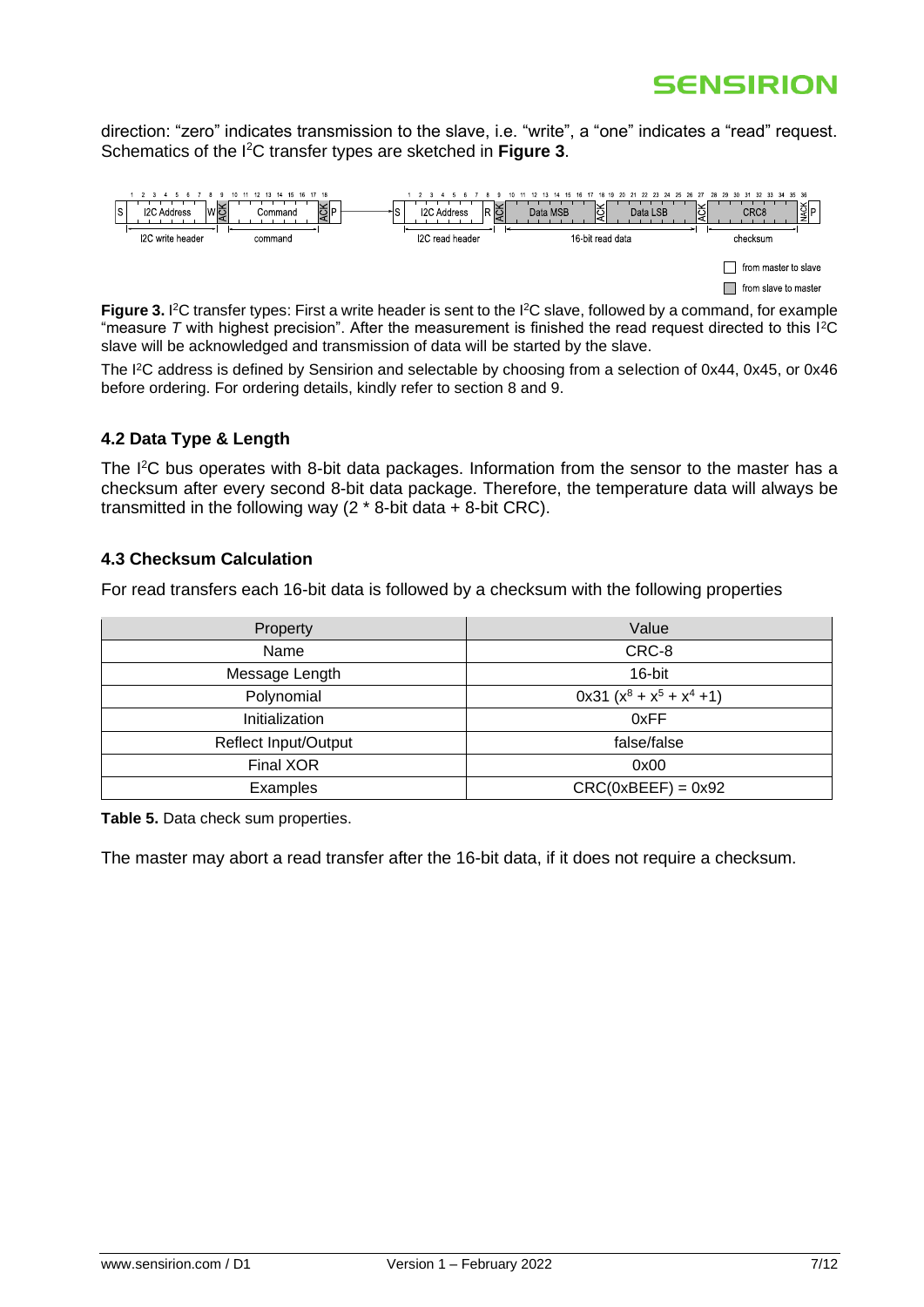

#### <span id="page-7-0"></span>**4.4 Command Overview**

| Command   |                | Response                    |                                                                                         |
|-----------|----------------|-----------------------------|-----------------------------------------------------------------------------------------|
| bin       | hex            | length incl.<br>CRC (bytes) | Description                                                                             |
| 1111 1101 | FD.            | 3                           | measure $T$ with high precision (high repeatability)<br>[2 * 8-bit T-data; 8-bit CRC]   |
| 1111 0110 | F6             | 3                           | measure T with medium precision (medium repeatability)<br>[2 * 8-bit T-data; 8-bit CRC] |
| 1110 0000 | E <sub>0</sub> | 3                           | measure $T$ with lowest precision (low repeatability)<br>[2 * 8-bit T-data; 8-bit CRC]  |
| 1000 1001 | 89             | 6                           | read serial<br>[2 * 8-bit data; 8-bit CRC; 2 * 8-bit data; 8-bit CRC]                   |
| 1001 0100 | 94             |                             | soft reset<br>[ACK]                                                                     |

<span id="page-7-6"></span>Table 6. Overview of I<sup>2</sup>C commands. If the sensor is not ready to process a command, e.g. because it is still measuring, it will response with NACK to the I2C read header.

#### <span id="page-7-1"></span>**4.5 Conversion of Signal Output**

The digital sensor signal  $S_T$  corresponds to temperatures, as described in Eqs. (1), and (2).

$$
T = \left(-45 + 175 \cdot \frac{S_T}{2^{16} - 1}\right) \circ C \tag{1}
$$

$$
T = \left(-49 + 315 \cdot \frac{S_T}{2^{16} - 1}\right) \circ F\tag{2}
$$

#### <span id="page-7-2"></span>**4.6 Serial Number**

Each sensor has a unique serial number that is assigned by Sensirion during production. It is stored in the one-time-programmable memory and cannot be manipulated after production. The serial number is accessible via I<sup>2</sup>C and is transmitted as two 16-bit words, each followed by an 8-bit CRC.

#### <span id="page-7-3"></span>**4.7 Reset & Abort**

A reset of the sensor can be achieved in three ways:

- Soft reset: send the reset command described in **[Table 6](#page-7-6)**.
- $\bullet$  I<sup>2</sup>C general call: all devices on the I<sup>2</sup>C bus are reset by sending the command 0x06 to the I <sup>2</sup>C address 0x00.
- Power down (incl. pulling SCL and SDA low)

Any command that triggers an action at the sensor can be aborted *via* I <sup>2</sup>C general call reset or soft reset.

### <span id="page-7-4"></span>**5 Physical Specification**

#### <span id="page-7-5"></span>**5.1 Package Description**

The STS4x is provided in a dual flat no lead (DFN) package, and comprises the silicon sensor chip made of silicon, which is hosted on a copper lead frame and overmolded by an epoxy-based mold compound. The exposed bottom side of the leadframe with the metallic contacts is Sn plated, while the side walls are bare copper.

While moisture sensitivity level (MSL) 1 according to IPC/JEDEC J-STD-020 is met, we recommend to process the sensors within one year after date of delivery.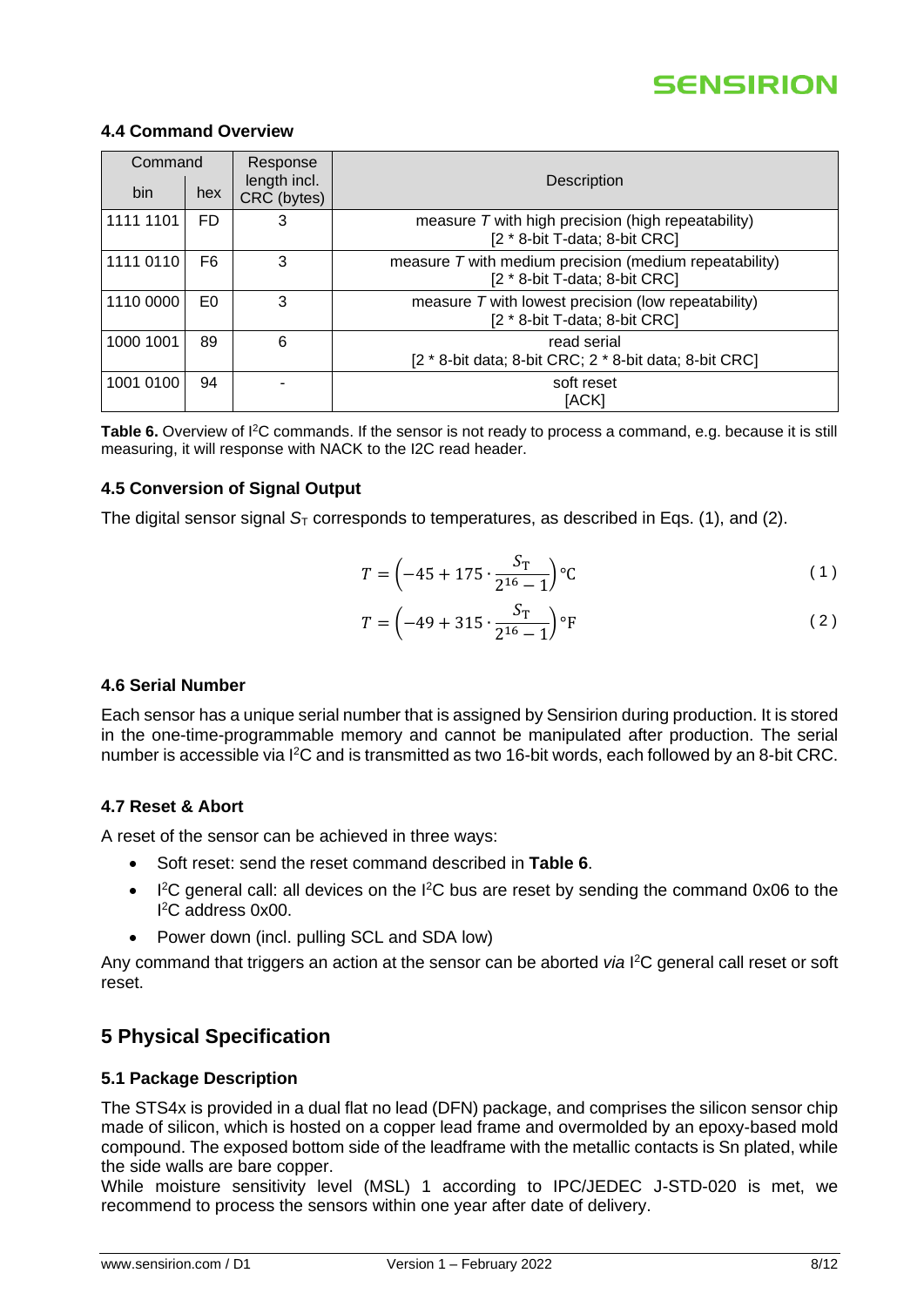#### <span id="page-8-0"></span>**5.2 Package Outline**



**Figure 4.** Dimensional drawing of the STS4x including package tolerances (units mm). The Pin 1 is identified by the laser dot on the top side and the cutout of the die pad, visible from the bottom.

#### <span id="page-8-1"></span>**5.3 Land Pattern**

We recommend designing the land pattern to the used PCB and soldering process together with the physical outer dimensions of the sensor. For reference, the land pattern used with Sensirion's PCBs and soldering processes is given in **[Figure 5](#page-8-2)**.

Soldering of the central die pad is optional.



<span id="page-8-2"></span>**Figure 5.** Recommended land pattern (in mm). Details can vary and depend on used PCBs and solder processes. There shall be no copper under the sensor other than at the pin pads.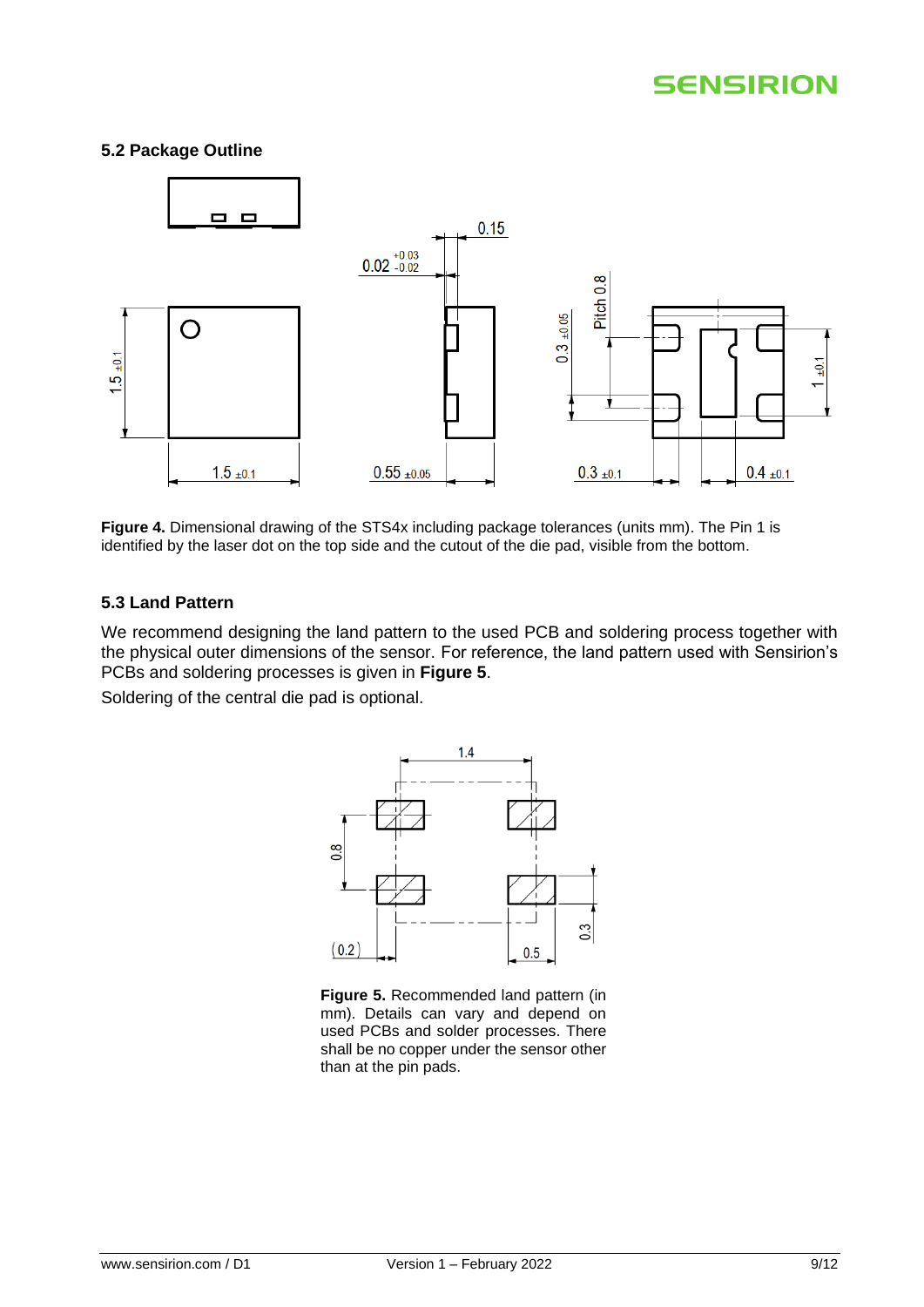#### <span id="page-9-0"></span>**5.4 Pin Assignment & Laser Marking**

| Pin | Name       | Comments                           | .      |
|-----|------------|------------------------------------|--------|
|     | <b>SDA</b> | Serial data, bidirectional         | .<br>. |
|     | SCL        | Serial clock, unidirectional input |        |
|     | √DD        | Supply voltage                     |        |
|     | VSS        | Ground                             |        |

**Figure 6.** Pin assignment (transparent top view). Dashed lines are only visible if sensor is viewed from below. The die pad is not directly connected to any pin. Pin-1 is indicated by the cutout of the die pad from the bottom side (see dashed lines) and the top side laser marking (dot in upper left corner).

### <span id="page-9-1"></span>**6 Quality and Material Contents**

Qualification of STS4x is performed based on the JEDEC JESD47 qualification test method (currently pending). The device is fully RoHS and WEEE compliant, *e.g.* free of Pb, Cd, and Hg.

### <span id="page-9-2"></span>**7 Tape and Reel Packaging**

All specifications for the tape and reel packaging can be found in **[Figure 7](#page-9-3)**. The reel diameter for the 10k packaging is 13 inches.



<span id="page-9-3"></span>**Figure 7.** Tape and reel specifications including a depiction of two sensors in their corresponding pockets. In this orientation, Pin 1 is in the upper right corner, as indicated by the dot on the sensor and in the drawing.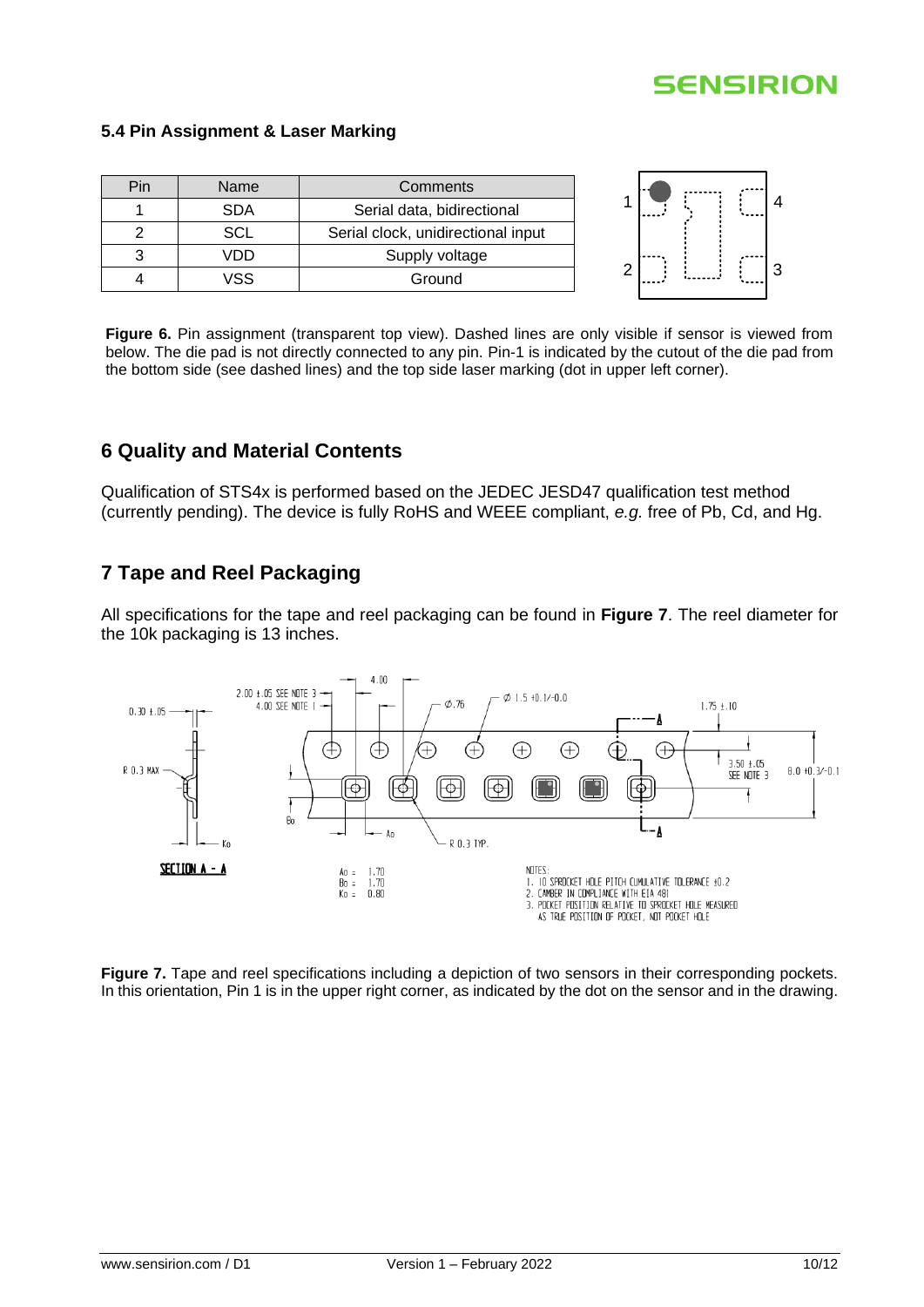| Position | Value        | Explanation                                                                                                                                  |  |  |
|----------|--------------|----------------------------------------------------------------------------------------------------------------------------------------------|--|--|
|          | S            | Sensirion                                                                                                                                    |  |  |
| 2        |              | Temperature                                                                                                                                  |  |  |
| 3        | S            | Sensor                                                                                                                                       |  |  |
| 4        | 4            | Fourth product generation                                                                                                                    |  |  |
| 5        | 0            | 0.2°C T accuracy                                                                                                                             |  |  |
| 6        |              | delimiter                                                                                                                                    |  |  |
| 7        | A<br>B<br>С  | I <sup>2</sup> C interface with 0x44 address<br>I <sup>2</sup> C interface with 0x45 address<br>I <sup>2</sup> C interface with 0x46 address |  |  |
| 8        | D            | DFN package                                                                                                                                  |  |  |
| 9        |              | reserved                                                                                                                                     |  |  |
| 10       | B            | reserved                                                                                                                                     |  |  |
| 11       |              | delimiter                                                                                                                                    |  |  |
| 12       | $\mathsf{R}$ | Tape on reel packaging                                                                                                                       |  |  |
| 13       | 3            | Packaging article contains 10'000 pieces                                                                                                     |  |  |

# <span id="page-10-0"></span>**8 Product Name Nomenclature**

**Table 7.** STS4x product nomenclature.

## <span id="page-10-2"></span>**9 Ordering Information**

| <b>Material Description</b> | <b>Material Number</b> | Details                                      | Quantity (pcs) |
|-----------------------------|------------------------|----------------------------------------------|----------------|
| STS40-AD1B-R3               | 3.000.660              | base T accuracy, 0x44 I <sup>2</sup> C addr. | 10'000         |
| STS40-BD1B-R3               | 3.000.661              | base T accuracy, 0x45 I <sup>2</sup> C addr. | 10'000         |
| STS40-CD1B-R3               | 3.000.606              | base T accuracy, 0x46 l <sup>2</sup> C addr. | 10'000         |

<span id="page-10-1"></span>**Table 8.** STS4x ordering options.

# <span id="page-10-3"></span>**10 Revision History**

| Date             | Version | Page(s)               | Changes                                                                                                                                                  |
|------------------|---------|-----------------------|----------------------------------------------------------------------------------------------------------------------------------------------------------|
| November 2020    | 0.1     | all                   | Initial release, preliminary version.                                                                                                                    |
| <b>June 2021</b> | 0.2     | 1, 11                 | Updated ordering options.                                                                                                                                |
| February 2022    |         | 1, 7, 11, 12<br>9, 10 | Updated ordering and I2C address options.<br>Updated laser marking description.<br>Corrected typo in package outline.<br>Added functional block diagram. |